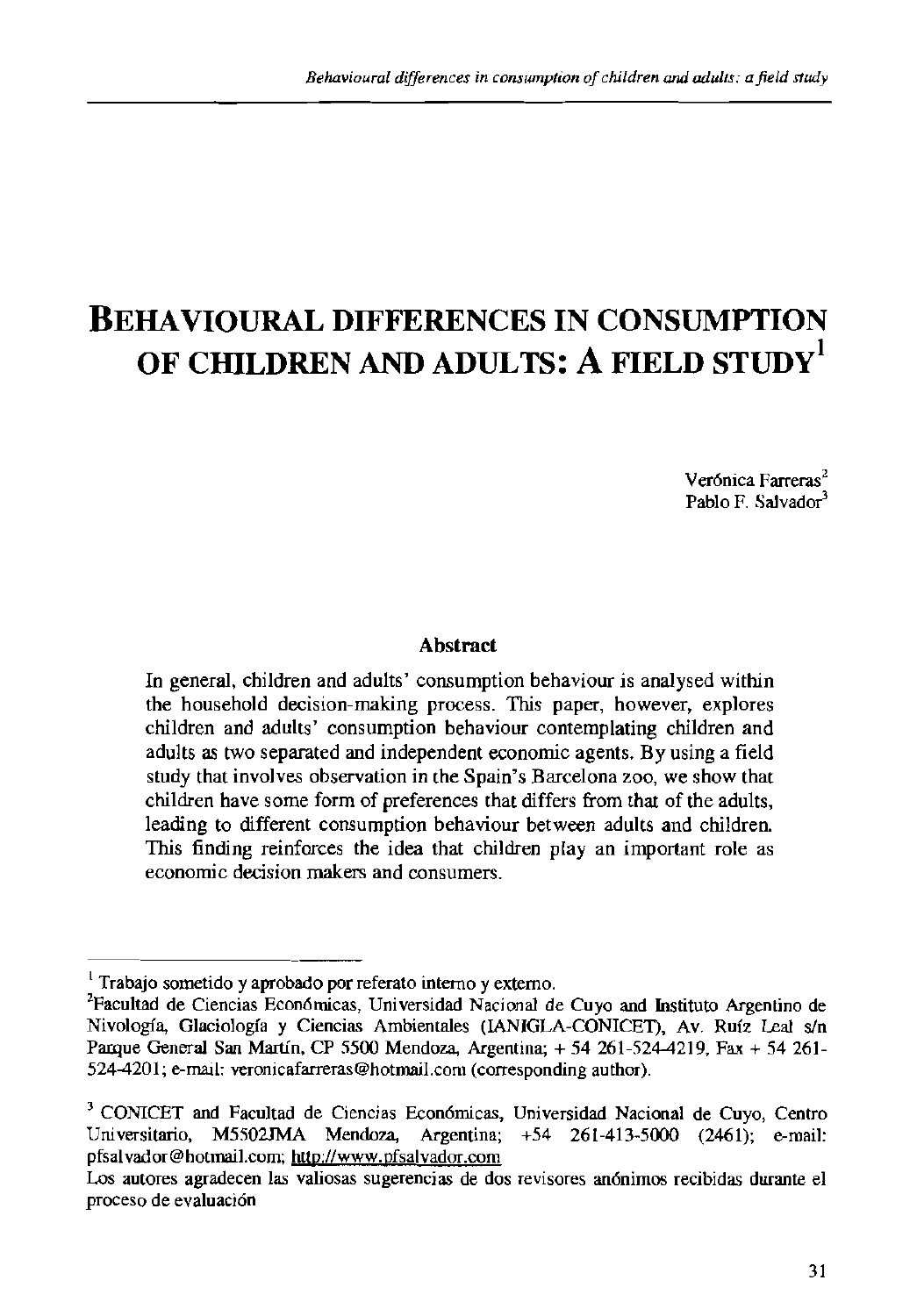**Key words:** preferences, consumption behaviour, children, adults, field study

JEL: DOI. Dl2

# **INTRODUCTION**

The economic behaviour of children has come under scrutiny by economic literature in the past few years after evidence that economic behaviour starts in childhood (Krause and Harbaugh, 1999; Harbaugh et al., 2001a; Harbaugh et al., 2007). In general, this emerging literature analyses behavioural differences<br>of adults and children through of adults and children through experimental evidence (Fehr et al. 2008; Castelli et al. 2010; Harbaugh et al., 2001b; Harbaugh and Krause, 2000; Harbaugh et al., 2003; Harbaugh et al., 2002; among others). Instead, this paper uses a field research to study behavioural differences of adults and children with an emphasis on consumption behaviour.

There is still only little work examining children and adults' consumption behaviour. This being the case, children's consumer role as economic decision makers is examined within the family context (Turley, 2001; Dauphin et **al.,**  2010; Blichfeldt et al., 201 I). This study,

however, explores behavioural differences in consumption contemplating children<br>and adults as two separated and and adults as two separated and independent economic agents. To do this, we observe the naturally occurring consumption behaviour taking place in the Spain's Barcelona zoo. The zoo offers children certain autonomy that allows them to make effective decisions; it offers recreation for people of all ages; and. to some extent, the zoo offers goods nonrival in consumption. Therefore, the zoo is a good case to study consumption behaviour of chiIdren and adults about the same good.

The paper is organised as follows. The next section presents the conceptual framework that guides our empirical analysis. The section empirical analysis addresses the method used in collecting<br>the data, explains the empirical the data, explains the specification and reports the results. Finally, the last section concludes and suggests topics for further research.

# **CONCEPTUAL FRAMEWORK**

In various experiments on children Harbaugh et al. (2001b) find that children adjust their consumption behaviour in ways consistent with the generalised axiom of revealed preferences with which children's consumption choice admits the standard tools of utility analysis modelled in this section.

Next, we describe the good used to examine consumption behaviour. By good we refer to a zoo exhibit. We number the zoo exhibits through **n** (assuming a finite number of them). We refer to a generic zoo exhibit as  $l$  and denote by  $y_l$  the time spent on looking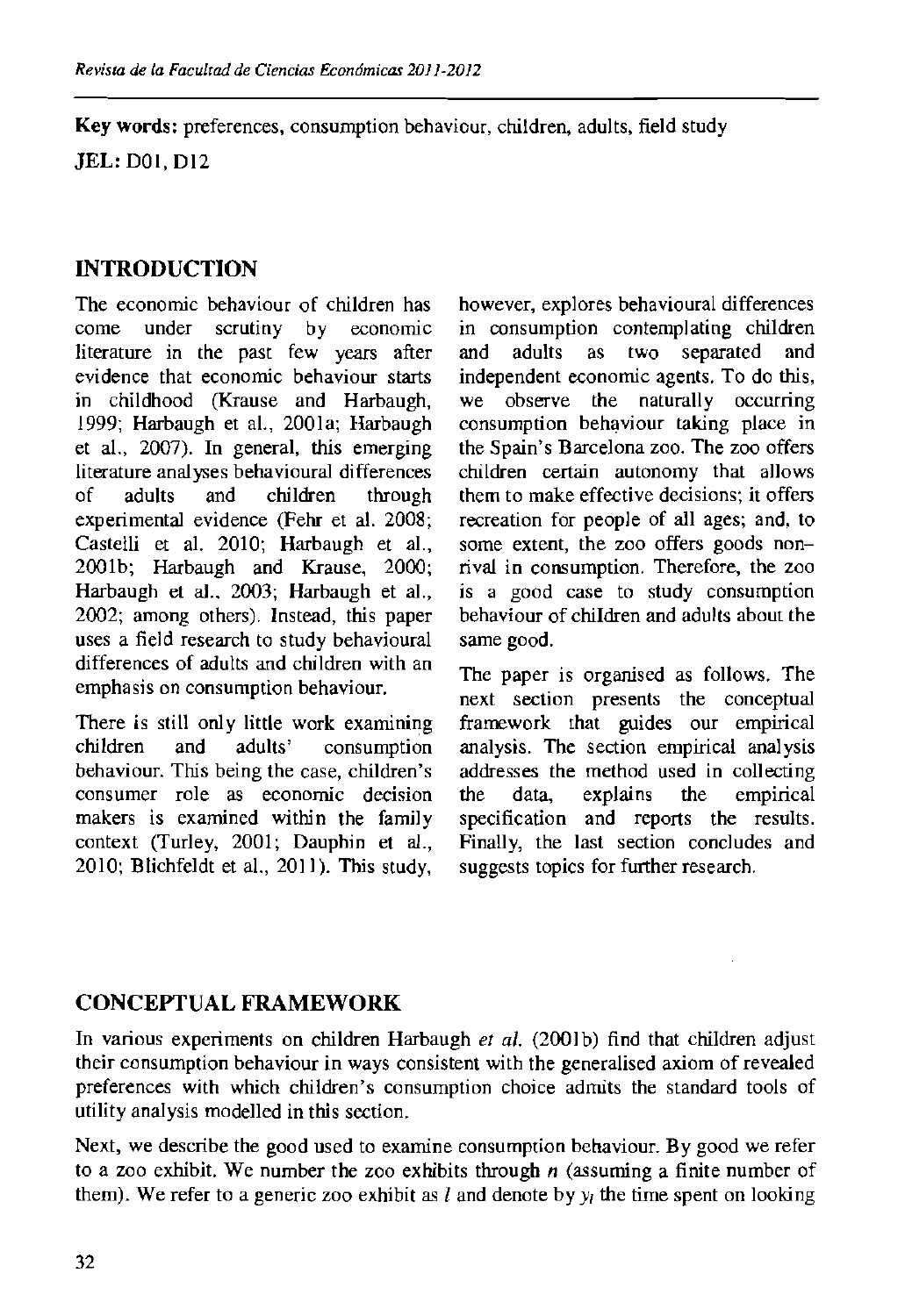at that particular zoo exhibit. A consumption choice (i.e., a description of the time invested in viewing each of the n zoo exhibits) is represented by a vector with  $n$ components. Thus, if a consumer chooses a particular consumption choice  $y = (y_1, y_2, ..., y_i, y_n)$ , it reflects that the consumer spends  $y_1$  units of time on viewing, for example, the monkeys' exhibit,  $y_2$  units of time on viewing the giraffes' exhibit, and so on. We discard the possibility of consumption choices containing negative components. Therefore, we take the set of consumption choices to be the  $n$  dimensional non-negative real orthant, denoted by  $R^{n}_{+}$ . That is, the consumption choices available for the consumer include all vectors of the  $n$  zoo exhibits such that every component is non-negative. We also discard consumption choices that are not available to a consumer at a particular time. In other words, we omit those consumption choices that the consumer cannot enjoy because her leisure time is lower than the time needed for the consumption choice to be enjoyed.

Once established possible available consumption choices for the consumer, we next try to figure out which point the consumer would choose from all possible consumption choices. To do that, we need information about the consumer's preferences over the goods. Formally, we assume that these preferences can be represented by a utility function  $U(y, w)$  increasing in y and decreasing in w (the physical fatigue involved in consuming a panicular consumption choice), and being quasi-concave in these two variables.

Empirical literature, largely outside economics, suggests that **g,** in turn, depends on some characteristics or attributes such ac animal activity (Bitgood **er** *al.,* 1988; Johnston 1998), interaction (Anderson **et** *al.,* 2003). animal species (Marcellini and Jenssen, 1988). proximity of visitor to animal (Bitgood **er** *al.,* 1988), and exhibit location (Mitchell *et al.*, 1990). Put slightly more mathematically,  $y = f(q)$ , where *q* is a Kdimensional vector of the attributes of the  $n$  zoo exhibits. In words, the time invested in viewing the zoo exhibits is increasing and concave in *q* when the attributes of the exhibits are more preferred to the consumer according to her preferences.

In addition, we assume that the other argument of the utility function, physical fatigue  $(w)$ , is increasing and convex in  $q$  when the attributes associated with the  $n$  zoo exhibits are less preferred to the consumer according to her preferences,  $w = g(q)$ .

Thus, the consumer attends to solve

 $\max_{q} U(y,w)$ 

subject to

$$
y = f(q)
$$
  

$$
w = g(q)
$$

The first-order condition,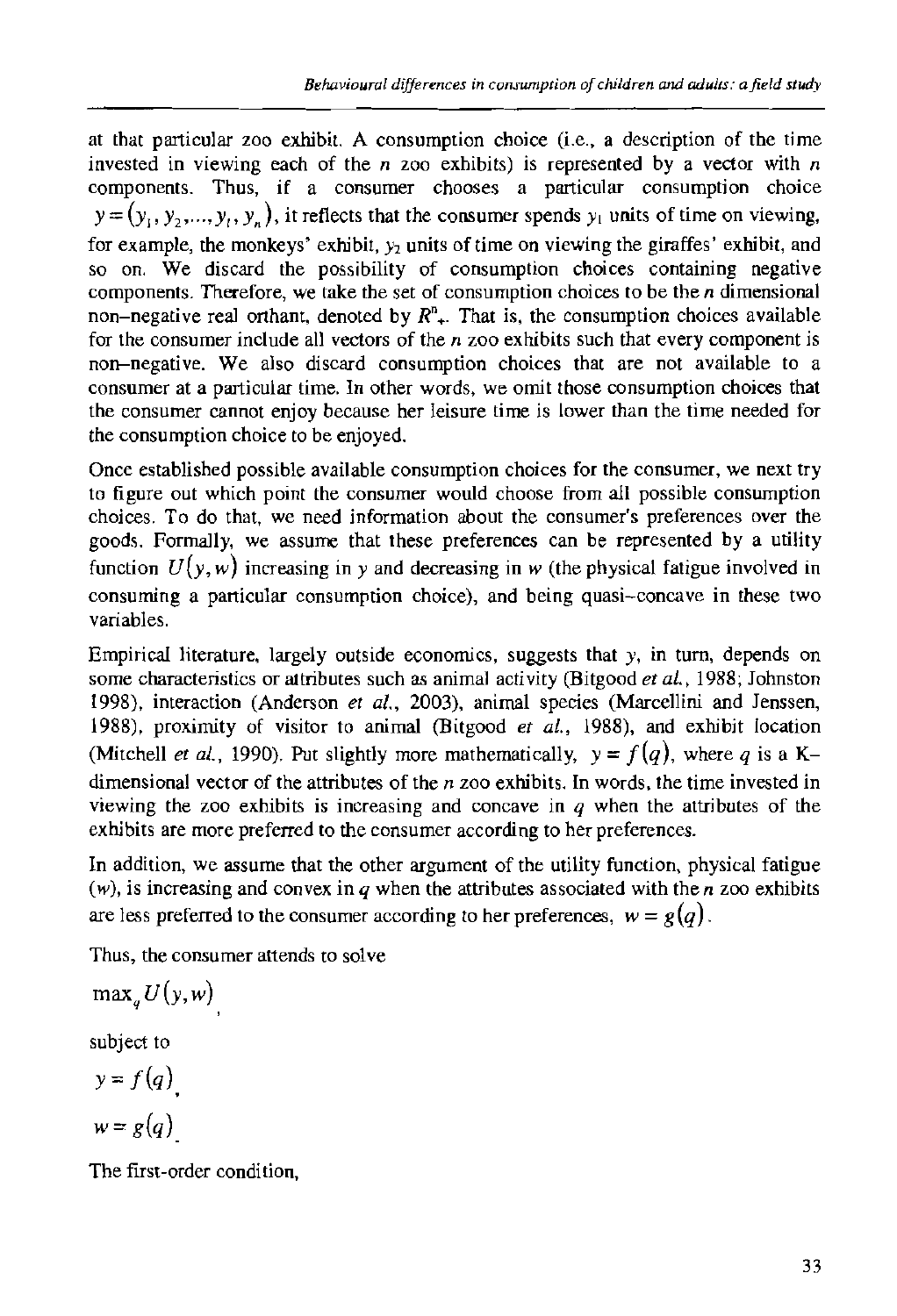*au af (4)* +--- *au ag(s)* -, - <sup>g</sup>*a4* **m~** *a4*  balances marginal (dis)utility of the less preferred attributes to the *au*   $\frac{\partial y}{\partial q}$   $\frac{\partial q}{\partial w}$   $\frac{\partial q}{\partial q}$  (dis)utility of the less preferred attributes to the consumer,  $\frac{\partial U}{\partial w} \frac{\partial g(q)}{\partial q}$ , with the marginal utility of the consumption,  $\frac{\partial U}{\partial y}$ , that results consumer,  $\frac{\partial w}{\partial q}$ , with the marginal utility of the consumer,  $\frac{\partial f(q)}{\partial q}$ .

The resulting levels of consumption depend on the consumers' preferences for the attributes associated to the zoo exhibits which influences on *U*,  $\frac{\partial y}{\partial q}$ <sup>4</sup>. Thus, we may observe different combinations of viewing times (consumption) and the attributes, when preferences for these attributes differ among visitors.

## **EMPLRICAL ANALYSIS**

### *Method and data*

We observed the naturally occurring consumption behaviour of both children and adults taking place in the Spain's Barcelona zoo in autumn 2003. The observation procedure consisted on walking around the zoo in sessions of two to thee hours, following the same itinerary and counting the number of visitors looking at each exhibit to identify those exhibits with greater attracting power. We then randomly selected children and adults without children (hereafter adults) and controlled their viewing time in front of the selected exhibits.<sup>5</sup> Thus, according to the example discussed in the previous section, the time invested in viewing the selected zoo exhibits mirrored the consumption behaviour of both children and adults.

To examine children consumption behaviour in "isolation" we controlled their viewing time only in cases where adults waited patiently (i.e., no action or passive behaviour), while children were viewing the animals. By doing this. we ensured that the observed behaviour of children may be completely attributed to them. However, we cannot discard this consumption behaviour be the result of a decision reached by a consensus

 $\frac{a}{d} \frac{\partial f(q)}{\partial q} = \frac{\partial y}{\partial q}$ 

 $<sup>5</sup>$  Because of time constraints, we only focused on the seven exhibits where visitors concentrated</sup> most: elephants, dolphins, penguins, gorilla babies, lions. tigers, and seals. The gorilla's exhibit was the most popular during the time of cut study. Nevertheless, we excluded it because the white gorilla named Floquet de Neu was sick and people used to wait for a long time in front of his exhibit. We also excluded from the study other animal venues such **as** the aquarium and the demonstration farm because most of these spectacles had a fixed duration.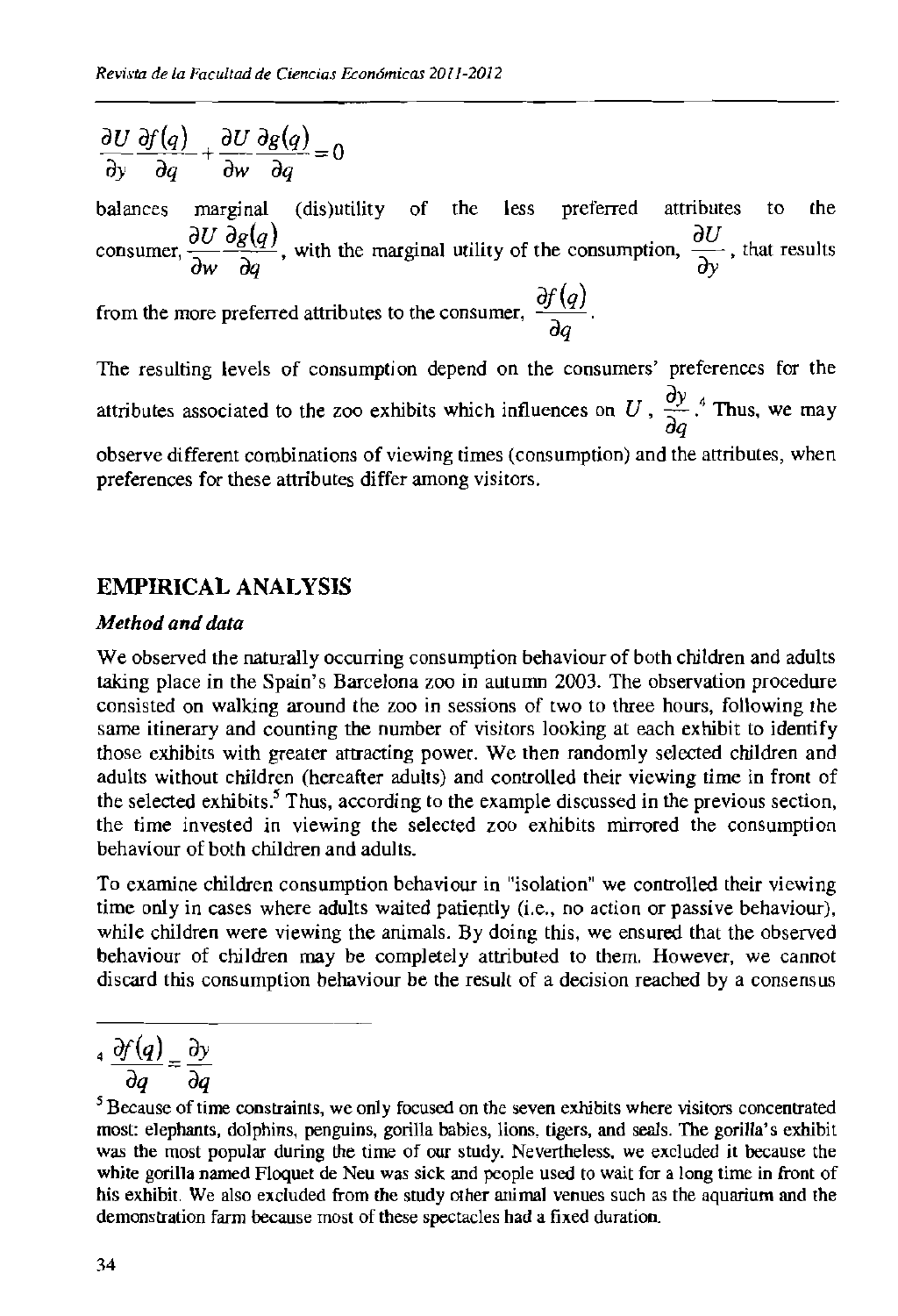of the form "I will wait here while you observe" between adults and children.

Our data comprises a panel of 124 viewing time observations, 74 adults and 50 children (see Table 1 for some statistics of the Barcelona zoo visitors).<sup>6</sup> Besides the viewing time **data,** we recorded two events during the visitor's viewing time: (i) whether the animal was active, and (ii) the tendency of the animal to interact with the visitor.

| Type of visitors           | Families with children    | 57.5%    |
|----------------------------|---------------------------|----------|
|                            | Groups of friends         | 19.2%    |
|                            | Families without children | 16.1%    |
|                            | Lone visitors             | 4.2%     |
|                            | Other groups              | 2.9%     |
| Time spent on the zoo walk | $<$ 1 hour                | $0.4 \%$ |
|                            | 1 and 3 hours             | 38.7%    |
|                            | 3 and 5 hours             | 43.7%    |
|                            | $> 5$ hours               | 17.2%    |

**Table 1.** Sccio-demographic characteristics of Spain's Barcelona zoo visitors

Source: Direcció de Comunicació Corporativa i Qualitat, 2001.

## *Empirical specificaiion*

The message of the conceptual ftamework is that the consumption behaviou of the zoo selected exhibits depends on both the attributes of the zoo exhibits and the individuals' preferences for these attributes. This point shows that, in our case, the functional form of consumption behaviou resembles that of the bedonic function. Thus, an appropriate way to provide insights on behavioural differences in consumption of children and adults would be through the estimation of hedonic behaviour equations. If children and adults' preferences for the attributes associated to the zoo exhibits differ, we would expect different consumption decisions between chiIdren and adults.

Our measure of consumption behaviour is the number of seconds invested by visitors in viewing the most visited exhibits. We estimated ordinary least-squares (OLS) regressions for both adults and children consumption behaviour. Control variables include the following attributes: animal activity, proximity of visitor to animal, exhibit

 $6$  According to our data, children account for 40% of the sample, a percentage well below the 57.50% reported by the figures of the visitors' composition (see Table 1). We attribute this difference to the observation procedure followed to measure the exhibit viewing time. For example, if children were carried in strollers, we assumed that adults managed or controlled the time in front of the exhibits and, therefore, they were not included in the sample.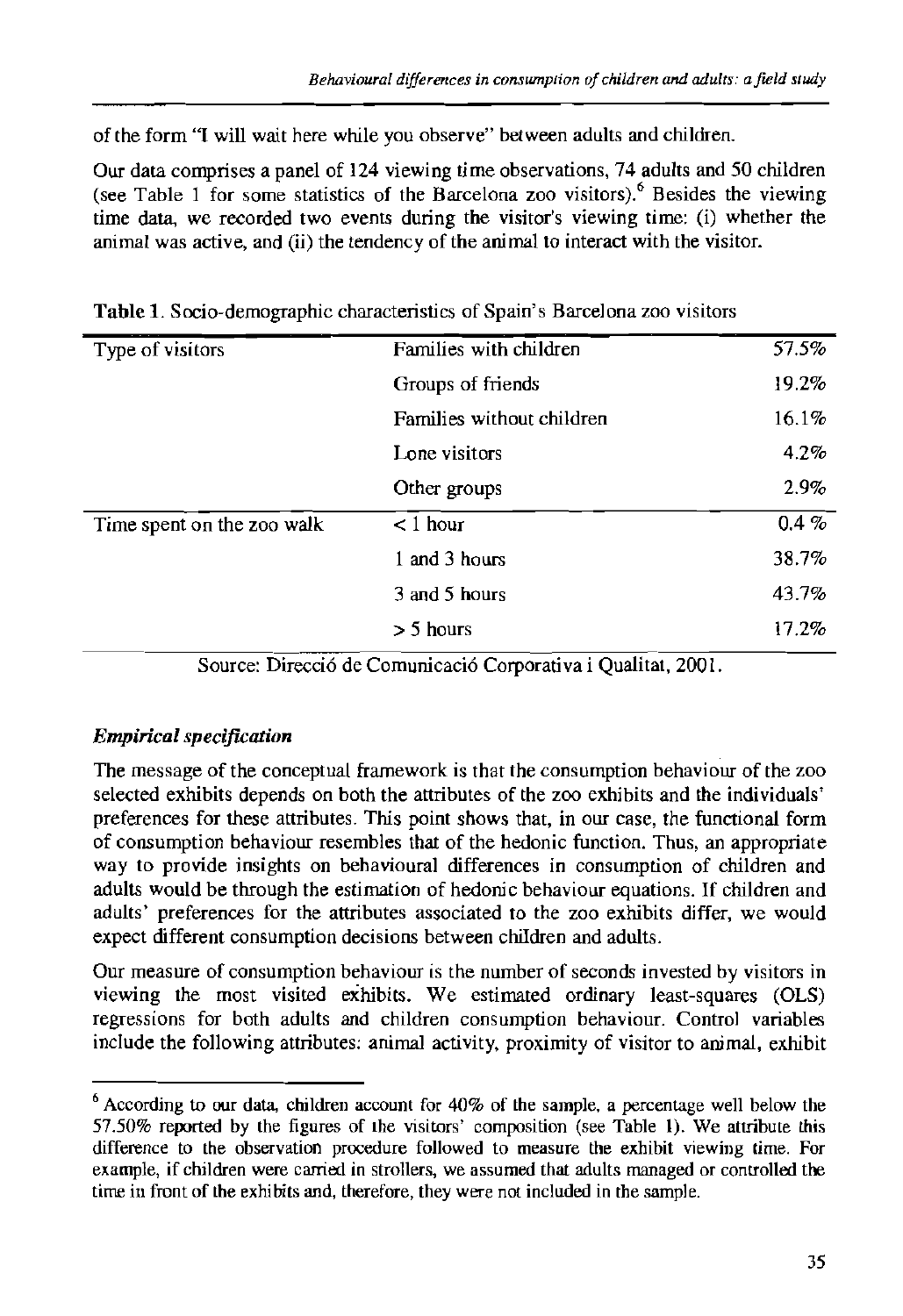location, interaction, and animal species.

#### Empirical results

Table 2 shows the OLS estimates for adults and children consumption behaviour. We estimated several regressions including different combinations of the above mentioned attributes of the zoo exhibits. For adults and children, we staned from a common general specification, which after progressive filtering yielded group-specific regressions. In the case of adults consumption behaviour, animal activity, proximity of visitor to animal, and exhibit location play a significant role in the decision to consume the good (column i). The signs of the coefficients are as expected and consistent with the literature. The viewing time increases with animal activity (Bitgood *et* **a/.,** 1988; Johnston, 1998). with shorter distance between the animal andthe visitor (Bitgood *et*  **a/.,** 1988), **and** with exhibits placed at the end of the zoo (Mitchell *et* **al.,** 1990). While children consumption behaviour is affected by animal activity and interaction (column ii). The viewing time increases with animal activity and with some tendency of the animal to interact with the visitors. Similar results have been found by Bitgood *et* **a/.**  (19881, Johnston (1998, and Anderson *et* **al.** (2003).'

| Source of variation <sup>(1)</sup> | Adults group                  |       |       |                      | Children group                |       |       |                  |
|------------------------------------|-------------------------------|-------|-------|----------------------|-------------------------------|-------|-------|------------------|
|                                    | (i)                           |       |       |                      | (ii)                          |       |       |                  |
|                                    | Coefficient                   |       |       | t ratio              | Coefficient                   |       |       | t ratio          |
|                                    | $(\text{mean} \pm \text{SE})$ |       |       |                      | $(\text{mean} \pm \text{SE})$ |       |       |                  |
| Constant                           | 272.02                        | $\pm$ | 65.74 | $4.14^{\dagger}$     | 95.04                         | 士     | 21.24 | $4.47^{\dagger}$ |
| Animal activity                    | 49.84                         | Ŧ     | 21.04 | $2.37^{\ddagger}$    | 99.39                         | $\pm$ | 33.59 | $2.96^{\dagger}$ |
| Proximity                          | $-25.51$                      | $\pm$ | 8.99  | $-2.84^{\dagger}$    |                               |       |       |                  |
| Location A                         | $-162.17$                     | $\pm$ | 2.25  | $-2.60^{\ddagger}$   |                               |       |       |                  |
| Location <b>B</b>                  | $-168.33$                     | $\pm$ | .27   | $-2.79$ <sup>t</sup> |                               |       |       |                  |
| Interaction                        |                               |       |       |                      | 125.36                        | $\pm$ | 39.17 | $3.20^{+}$       |
| Observations                       | 74                            |       |       |                      | 50                            |       |       |                  |
| $R^2$                              | .18                           |       |       |                      | .23                           |       |       |                  |
| Mean viewing time $^{(2)}$         | 103.28                        |       |       |                      | 150.72                        |       |       |                  |

#### Table **2.** Results of the OLS Regression Analysis

<sup>&</sup>lt;sup>7</sup> Note, however, that animal species plays no role neither in adults nor in children consumption behaviour. This should come as no surprise given the procedure followed to measure consumption behaviour. Recall we focused our attention on the exhibits with greater attracting power and this attracting power is perhaps highly related to animal species.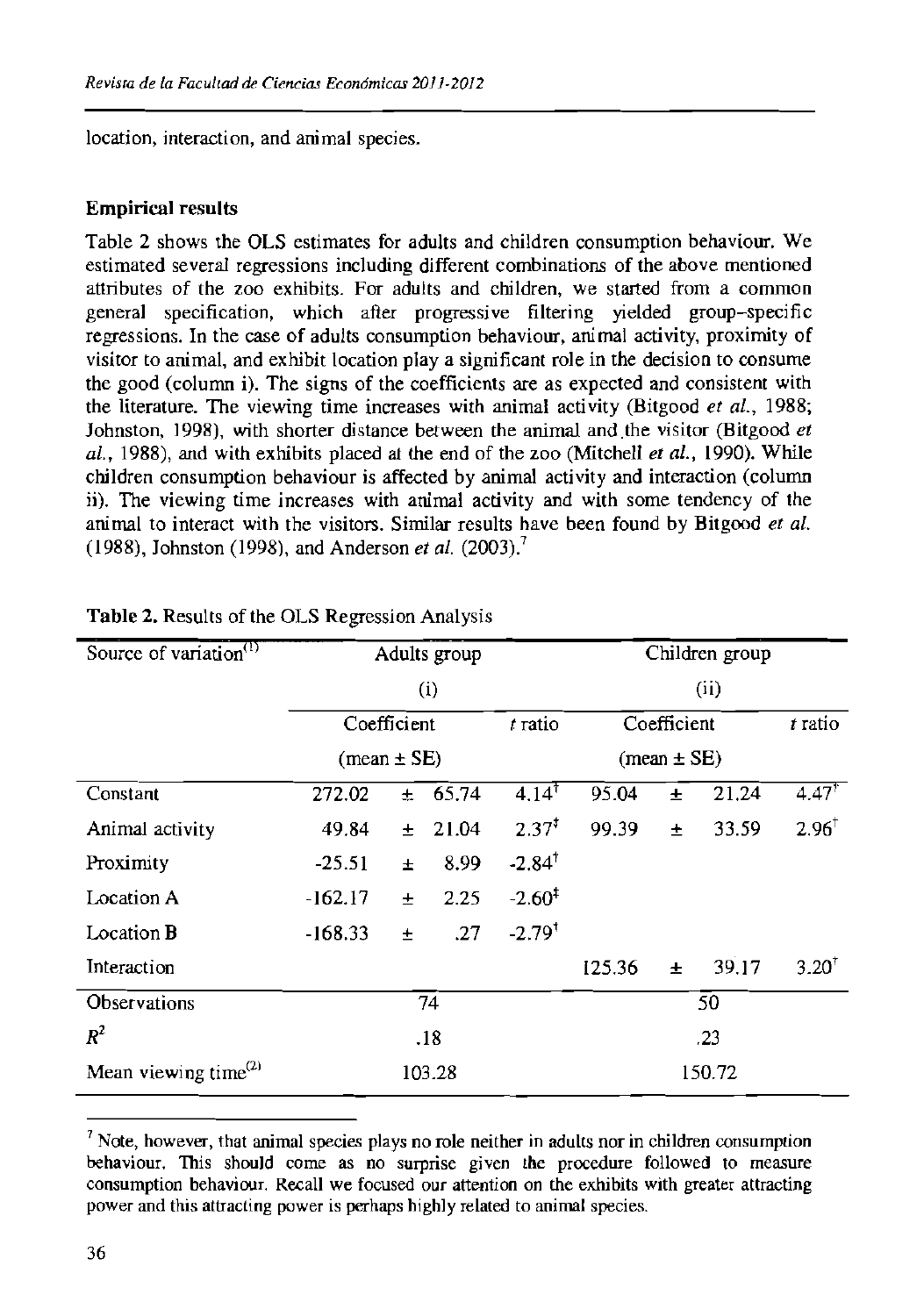NOTE.  $-$ <sup>t</sup>Statistically significant at 1% level and <sup>+</sup>statistically significant at 5% level. The estimated equations pass the standard misspecification tests at a 99% and 95% confidence level.

 $^{(1)}$  Variables: animal activity = dummy variable with value 1 when the animal walks, jumps, etc, 0 otherwise: proximity = variable reflecting the proximity of visitor to animal in meters; location  $A =$  dummy variable with value 1 if the exhibit is placed at the beginning of the zoo walk, 0 otherwise; location  $B =$  dummy variable with value 1 if the exhibit is placed in the centre of the zoo walk, 0 otherwise; interaction = dummy variable with value I if there is some tendency of the animal to interact with the visitors, 0 otherwise.

The difference between the children and adults' viewing time is statistically significant ( $t = 2.58$ ,  $p < .05$ ). The higher viewing time of children indicates that, on average, children consumed more of these goods than adults.

In short, the sources of variation of consumption behaviour are not the same for adults and children. More precisely, consumption behaviour of adults is affected by two attributes -proximity of visitor to animal and exhibit location- that do not affect children consumption behaviour. In turn, interaction only plays a role on the consumption behaviour of children These results indicate, for this patticular case study, that children have some form of preferences (a favoured attribute or a favoured combination of attributes) that differs from that of the adults, which could be leading to different consumption behaviours. These results are in line with those studies showing that children may influence the household decision-making process. Turley (2001), for example, shows the influence of children on the demand for recreational activities and that the presence of children has an observable effect on the recreational decisions of visiting groups. Blichfeldt et al. (2011), explain that tweens are very active during upfront vacation decision-making, and wish for (and have) a say in regard to issues such as destination choice. Dauphin et al. (2010) demonstrate that it may be incorrect to assume that there are no more than two decision-makers when a household comprises teenage or adult children. In addition, our study supports the findings of others in the field of economic behaviour of children. Harbaugh and Krause (2000) show that the altruistic behaviour of younger children is different from that of adults in repeated experiments. Harbaugh *et* **al.** (2002) find differences between children and adults' behaviour about risk attitudes.

# **DISCUSSION AND CONCLUSIONS**

In general, children and adults' consumption behaviour is analysed within the household decision-making process. This study, however, explores children and adults' consumption behaviour contemplating children and adults as two separated and independent economic agents. To do that, this paper takes distance from the mainstream literature on children economic behaviour -that uses experimental evidence- and makes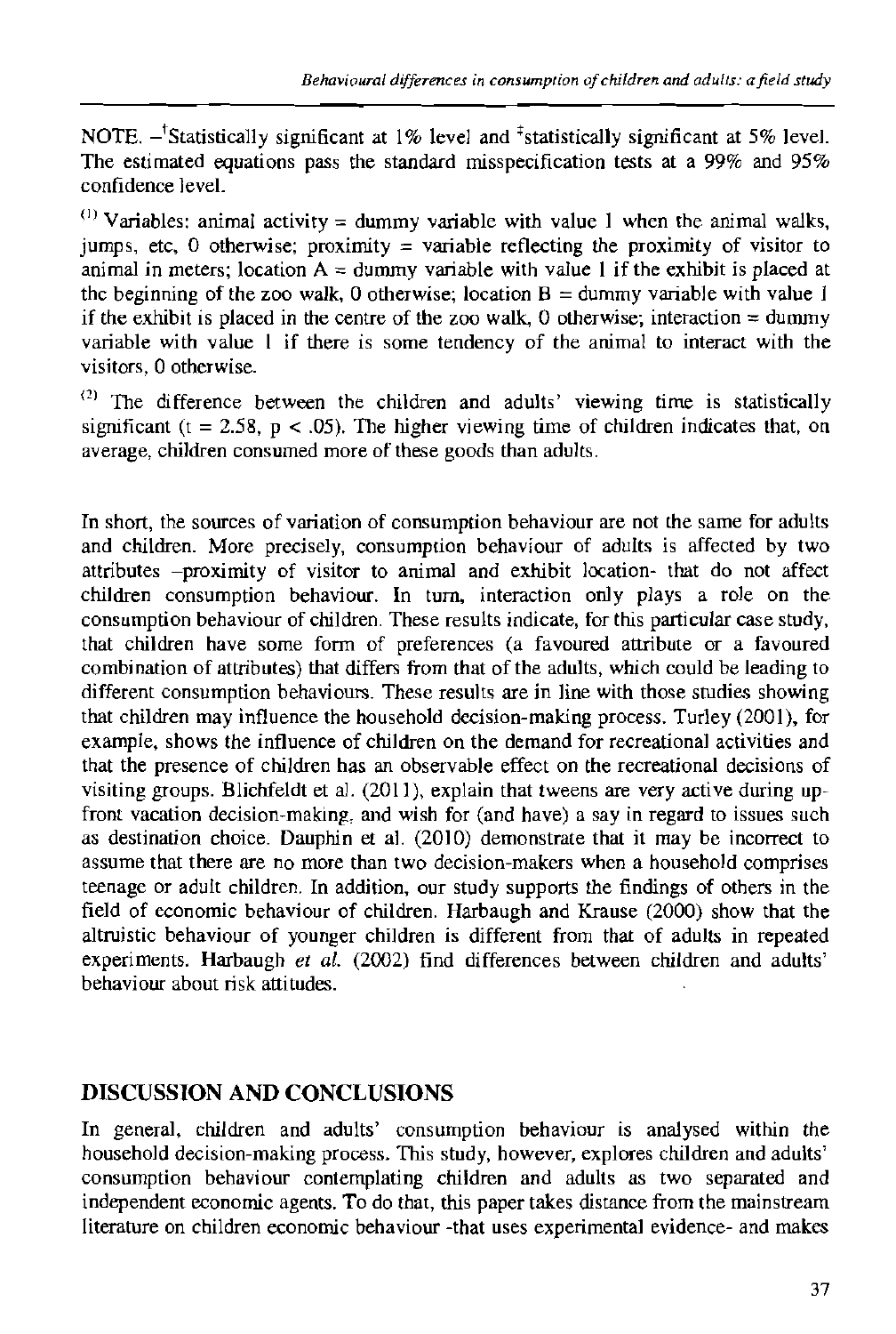use of a field research that involves observation in the Spain's Barcelona zoo. This method has not yet been performed in the economic behaviour of children, as far as we know.

Our results show that children have some form of preferences towards the observed good that differs from that of the adults, leading to different consumption behaviours between adults and children. This finding reinforces the idea that children play an important role as economic decision makers and consumers, with which it may be incorrect to assume no more than one decision-maker when a group comprises children. However, the role children play as economic decision makers may be the result of a consensus previously reached between adults and children. And this form of cooperative decision-making process is possibly related to the family education, with which education may have an important role in the economic decision making.

Although it may be problematic to extend the results beyond this parlicular case study, we could formulate two working hypotheses. First, individuals' preferences may change, at the aggregate level, as individuals become adults. Second, the environment could shape preferences altering them from generation to generation. In any case, which of these two possible explanations could lead to different consumption khaviour between children and adults is a question that needs further research.

## **REFERENCES**

- Anderson, U., A. Kelling, R. Prcssley-Keough, M. Bloomsmith, and T. Maple. (2003). "Enhancing the Zoo Visitor's Experience by Public Animal Training and Oral Interpretation at an Otter Exhibit", Environment and Behavior, Vol. 35 (6); 826-84 1.
- Bitgood, S., D. Patterson, and A. Benefield. (1988). "Exhibit Design and Visitor Behavior: Empirical Relationships", Environment and Behavior, Vol. 20 (4); 474-49 1.
- Blichfeldt, B., B. Pedasen, A. Johansen, and L. Hansen. (2010). 'Tween Tourists: Children and Decision-Making", Journal of Tourism Consumption and Practice, Vol. 2 (1).
- Castelli, I., D. Massaro, A. Sanfey, and A. Marchetti. (2010). 'Fairness and intentionality in Children's Decision Making", International Review of Economics, Vol. 57(3); 269-288.
- Dauphin **A,,** A. El Lahga, B. Fortin, and *G.* Lacroix. (2011). Are Children Decision-Makers within the Household? The Economic Journal, Vol. 121(553); 871-903. Fehr E., H. Bernhard, and B. Rockenbach. (2008). "Egalitarianism in Young Children", Nature, Vol. 454; 1079-1084.
- Harbaugh W.T., K. Krause, S.G. Liday, and L. Vesterlund. (2003). Trust in Children. In: Ostrom, E., Walker, J. (eds). Trust, reciprocity and gains from association. Russell Sage Foundation, New York City.